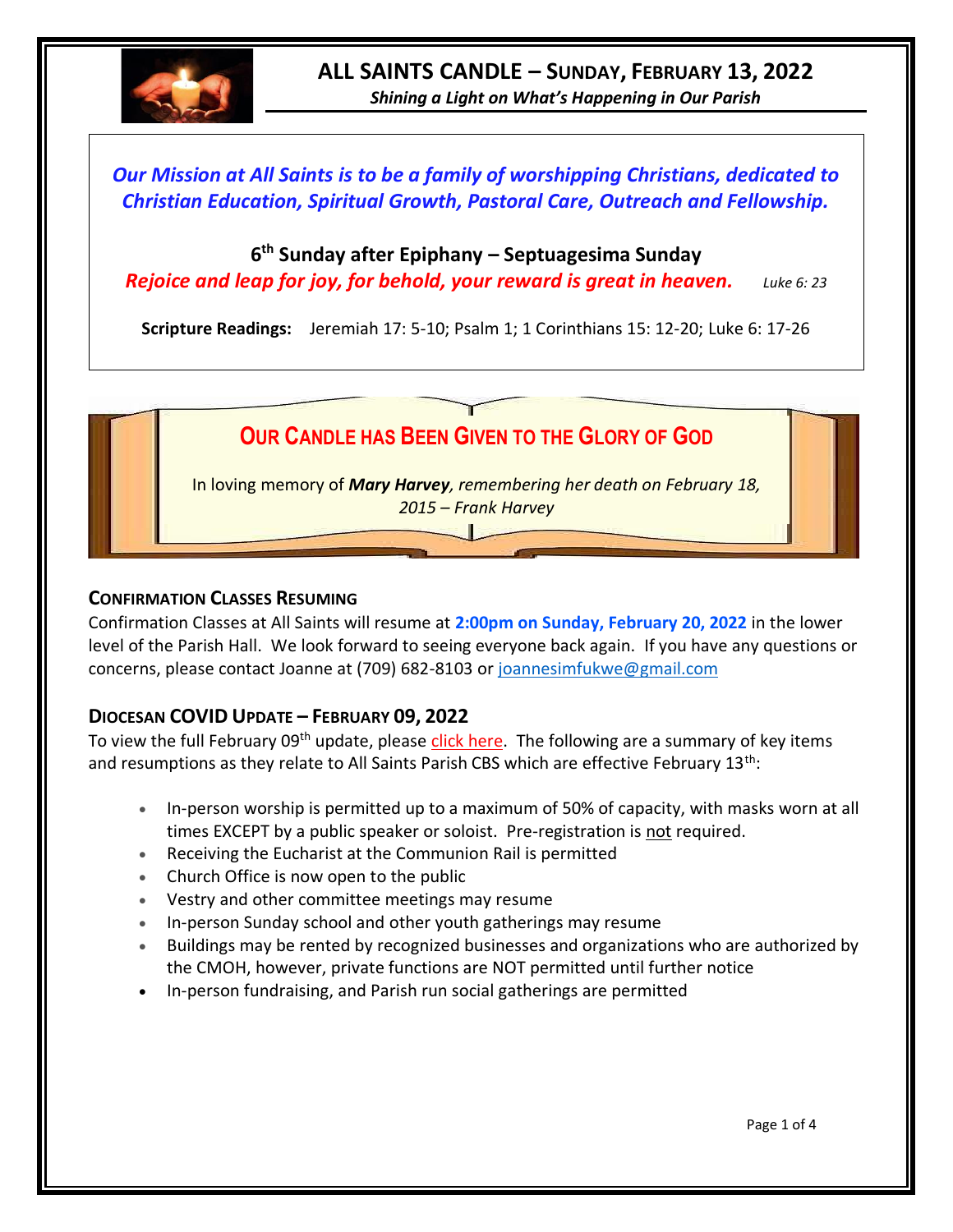### **2022 CHURCH ENVELOPES ARE NOW AVAILABLE FOR PICK UP**

We ask that, if at all possible, you try to pick up your 2022 envelopes. There will be someone available all week to pass your envelopes out through the office window next to the drop-box between the hours of 9:00am and 3:00pm. Or you may call 834-4501 for assistance.

**YOUTH SYNOD DELEGATE ::** If you, or someone you know, are between the ages of 16 and 24, we would love to have you to represent our Parish at a virtual Synod call on Feb 25 & 26, and again later in the fall. Please contact the office at 834-4501 or email [office@allsaintsparish.ca](mailto:office@allsaintsparish.ca) All Synod delegates, both adult and youth, are Ex-Officio members of Vestry, and should attend as many vestry meetings as possible, so as to stay current with Parish business issues.

## **32ND SESSION OF THE DIOCESAN SYNOD OF EASTERN NEWFOUNDLAND & LABRADOR**

Part 'A' of the 32<sup>nd</sup> Diocesan Synod of ENL will gather virtually on February 25-26, 2022. This will be the first of a two-part Synod, with hopes to meet in person later in the fall. [Click here](https://www.facebook.com/AnglicanEastNL/photos/pcb.5565092873509066/5565092763509077) to read Bishop Sam's advisory letter. All Saints Parish CBS will be well represented by parishioners Joanne Bickford and Joanne Simfukwe, as well as (hopefully) a youth delegate and our clergy.

You are invited to participate in the Opening Eucharist Friday, February 25 from our Cathedral beginning at 7:00pm. You can also watch the Synod proceedings live beginning 8:30 pm Friday, February 25 and 9 am Saturday, February 26. Please connect by following the Cathedral Facebook page a[thttps://www.facebook.com/anglcathstj/](https://www.facebook.com/anglcathstj/) or the Diocesan Facebook page at <https://www.facebook.com/AnglicanEastNL/>

## **OCEAN RANGER MEMORIAL PRAYER SERVICE**

Gonzaga High School will be holding its annual Ocean Ranger Memorial Prayer Service to remember those who lost their lives in the tragedy 40 years ago. The service will be held on Tuesday, February 15, 2022 at 10:45 a.m. at St. Pius X church. Due to current public health guidelines, this event is now closed to the public on account of capacity restrictions. The event will be live streamed at the following URL: [https://tom0349.wixsite.com/streamingservices/oceanranger.](https://tom0349.wixsite.com/streamingservices/oceanranger)

## **SPONSORING 'THE CANDLE'**

We invite you to sponsor our weekly bulletin, **'***THE CANDLE***'**, and have it dedicated in memory of a loved one. Your personal tribute will be prominently posted on the Bible graphic located at the top of the front



page, and your kind donation of \$25 would be greatly appreciated. Additionally, you can honor a loved one by posting your favourite picture, along with a memorial verse, and your kind donation of \$50 for this full-page tribute is greatly appreciated. A paper copy of '*THE CANDLE*' is distributed at all Sunday services, and a digital copy is permanently archived on our Parish website at [allsaintsparish.ca](http://allsaintsparish.ca/thecandle.html)

### **JOIN OUR LIVE STREAMING TEAM**

The time has come to expand our Live Streaming Team. If you or one of your youth are able to assist us, please contact the Communications Team via email at: [communications@allsaintsparish.ca](mailto:communications@allsaintsparish.ca?subject=Live%20Streaming%20Team)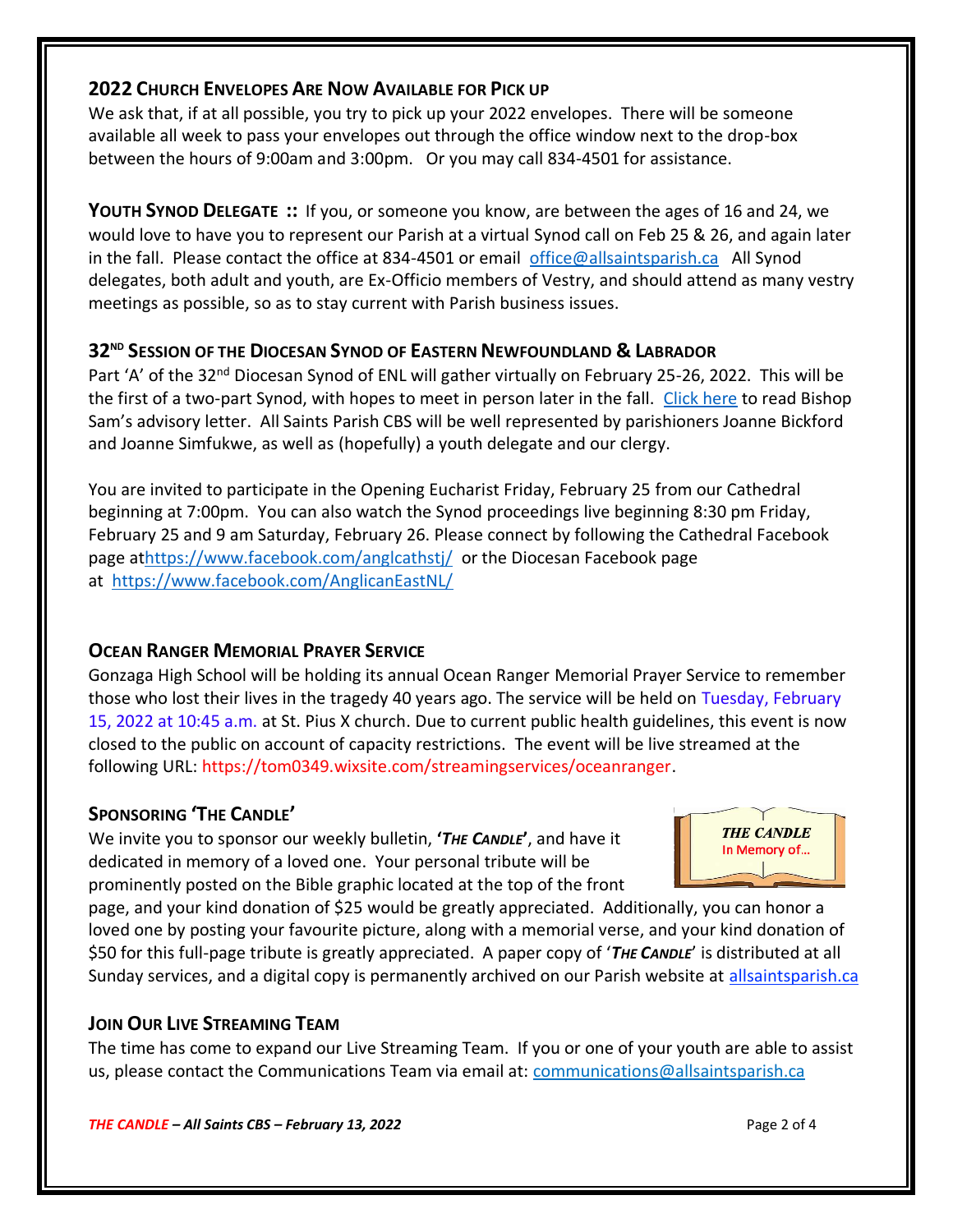

Our Parish has been receiving some great feedback with respect to our Live Streaming of Church services on FaceBook, and later archiving them on YouTube. This takes a degree of effort, and we have grown to the stage that we now need to expand beyond our current Team of two. If you feel you could help us with this *very rewarding ministry*, we would love to have you on our Team. It is not as complicated as one might think, so please do not be

intimidated just because you have never been involved in broadcasting before. Neither were we!!!!

# **DO WE HAVE YOUR EMAIL ADDRESS?**



Now, more than ever, email is becoming one of the safest and quickest ways for our Parish to keep you informed. If we do not already have you email address on file, and you are not regularly receiving our bulletins and information updates, we would love for your to provide it to us. Please email it t[o communications@allsaintsparish.ca,](mailto:communications@allsaintsparish.ca?subject=eMail%20Address%20Update) or simply [click here](http://allsaintsparish.ca/email_updates) to complete our online email registration form.

## **ALL SAINTS TEA ROOM MAY BE RE-OPENING SOON**

We would like to thank all those who continued to attend and support our Tea Room Luncheon every Wednesday at noon. We certainly always looked forward to seeing you each week for some great food, fun, and fellowship. Many thanks to Enid and her Team. *Please stay tuned for possible changes due to current COVID enhanced restrictions.*

### **PARISH HALL IS NOW AVAILABLE FOR COMMERCIAL RENTALS ONLY**

At this time during the enhanced COVID restrictions, our Parish Hall is currently only available for commercial rentals to organizations that have been approved by the Provincial Government, and who have approved COVID safety guidelines.

### **CHURCH OFFERTORY ENVELOPES**

We encourage you to continue to use our secure mail drop-slot, which is located at the top of the stairs, just to the left of the main entrance of our Parish Hall. You may also e-Transfer your offering via Interac simply by emailing it to [donations@allsaintsparish.ca.](mailto:donations@allsaintsparish.ca) And of course, we always encourage you to consider signing up for our eGivings program which automatically deposits your offering at whatever interval you choose and are comfortable with. Simply [click here](http://allsaintsparish.ca/egiving-online-information-form) to register, or go to our website

and follow the eGiving notes. If you have [any](https://wfsites-to.websitecreatorprotool.com/870a5dd5.com/Admin/%7BSK_NODEID__22939341__SK%7D) questions, please email your Finance Team at [finance@allsaintsparish.ca,](mailto:finance@allsaintsparish.ca) or call our Office at 834-4501.

### **ANGLICAN LIFE IS ALIVE AND WELL**

Anglican Life publishes 10 issues a year, from September to June, and covers news from all three dioceses in Newfoundland & Labrador, and the paper is FREE to all Anglicans in the province of NL. Articles and columns, from both Clergy and Laity, enhance our faith journeys and ministry